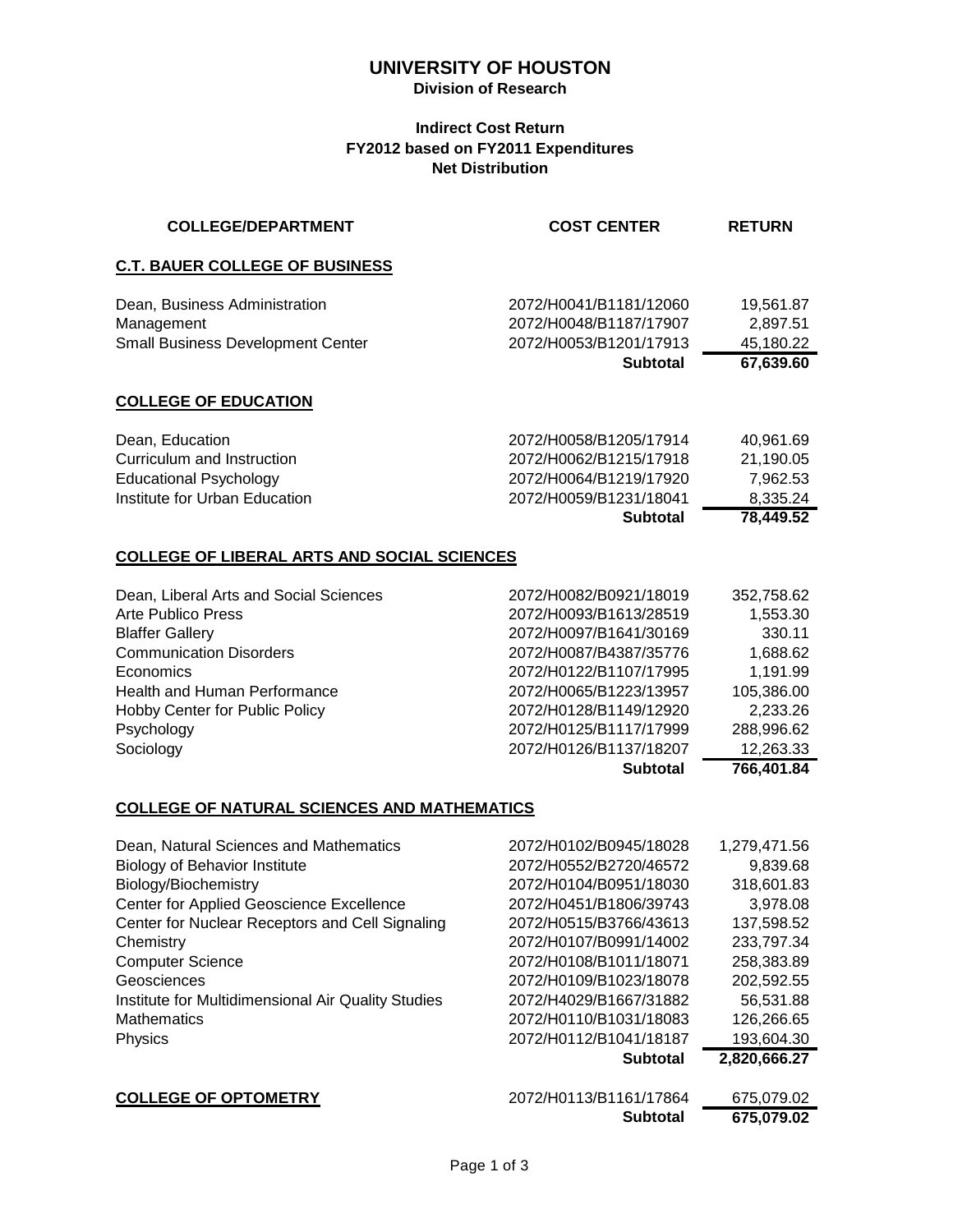# **UNIVERSITY OF HOUSTON**

### **Division of Research**

### **Indirect Cost Return FY2012 based on FY2011 Expenditures Net Distribution**

### **COLLEGE OF PHARMACY**

|                                                    | <b>Subtotal</b>        | 598,446.11 |
|----------------------------------------------------|------------------------|------------|
| Pharmacological and Pharmaceutical Sciences        | 2072/H0117/B1069/18198 | 197,775.69 |
| Institute for Drug Education and Research          | 2072/H0422/B1621/32619 | 1,242.94   |
| Institute for Community Health                     | 2072/H0501/B1844/41073 | 2,677.51   |
| Heart and Kidney Institute                         | 2072/H0117/B1079/18201 | 114,918.69 |
| <b>Clinical Sciences and Administration</b>        | 2072/H0118/B1097/18210 | 33,620.70  |
| Center for Experimental Therapeutics and Pharmacoi | 2072/H0117/B2202/41115 | 10,311.12  |
| Dean, Pharmacy                                     | 2072/H0116/B1067/12065 | 237,899.46 |
|                                                    |                        |            |

#### **COLLEGE OF TECHNOLOGY**

|                                              | Subtotal               | 220.683.40 |
|----------------------------------------------|------------------------|------------|
| <b>Texas Manufacturing Assistance Center</b> | 2072/H0281/B1676/32617 | 1.477.99   |
| Dean, Technology                             | 2072/H0136/B1151/17859 | 219.205.41 |

#### **CULLEN COLLEGE OF ENGINEERING**

|                                                         | <b>Subtotal</b>        | 1,969,028.90 |
|---------------------------------------------------------|------------------------|--------------|
| <b>Texas Hurricane Center for Innovative Technology</b> | 2072/H0512/B4450/43616 | 1,135.36     |
| SW Public Safety Technology Center                      | 2072/H0455/B1804/37929 | 5,944.30     |
| National Wind Energy Center                             | 2072/H0503/B3693/41306 | 54,074.58    |
| <b>Mechanical Engineering</b>                           | 2072/H0073/B0896/18011 | 265,742.06   |
| <b>Industrial Engineering</b>                           | 2072/H0072/B0892/18009 | 18,928.65    |
| Electrical & Computer Engineering                       | 2072/H0070/B0886/18123 | 303,863.25   |
| Composites Engineering and Applications Center          | 2072/H0077/B0917/18017 | 3.629.46     |
| Civil Engineering                                       | 2072/H0068/B0882/18122 | 128,579.63   |
| <b>Chemical Engineering</b>                             | 2072/H0067/B0864/17896 | 212,905.10   |
| Center for Neuro-Engineering and Cognitive Science      | 2072/H0426/B1664/31649 | 11,829.76    |
| Center for Innovative Grouting Materials and Tech       | 2072/H0069/B0919/18018 | 15,715.40    |
| <b>Biomedical Engineering</b>                           | 2072/H0071/B3793/44312 | 13,152.03    |
| Dean, Engineering                                       | 2072/H0066/B0862/17895 | 933,529.32   |

#### **DIVISION OF RESEARCH**

| VP-Research                                    | 2072/H0233/B0818/18094 | 321,476.30 |
|------------------------------------------------|------------------------|------------|
| <b>Center for Advanced Materials</b>           | 2072/H0453/B1730/36385 | 53.768.76  |
| Center for Biomedical & Environmental Genomics | 2072/H0546/B3838/45612 | 133,840.04 |
| <b>Center for Materials Chemistry</b>          | 2072/H0248/B0850/10819 | 942.98     |
| Center for Neuromotor & Biomechanics Research  | 2072/H0521/B3794/44342 | 13,221.43  |
| <b>Houston Coastal Center</b>                  | 2072/H0271/B4473/47017 | 4,851.67   |
| Institute for Molecular Design                 | 2072/H0103/B1065/18197 | 17,875.14  |
| Institute for Nanoenergy                       | 2072/H0545/B3797/45491 | 28,510.55  |
| Institute for Space Systems Operations         | 2072/H0244/B0844/11894 | 4,928.60   |
| <b>TcSUH</b>                                   | 2072/H0452/B0848/36896 | 190,234.99 |
| <b>Texas Learning/Computation Center</b>       | 2072/H0246/B0822/18096 | 190,426.68 |
| <b>Texas Obesity Research Center</b>           | 2072/H0500/B4422/42126 | 928.75     |
| <b>TIMES</b>                                   | 2072/H0288/B1691/34116 | 248,288.86 |